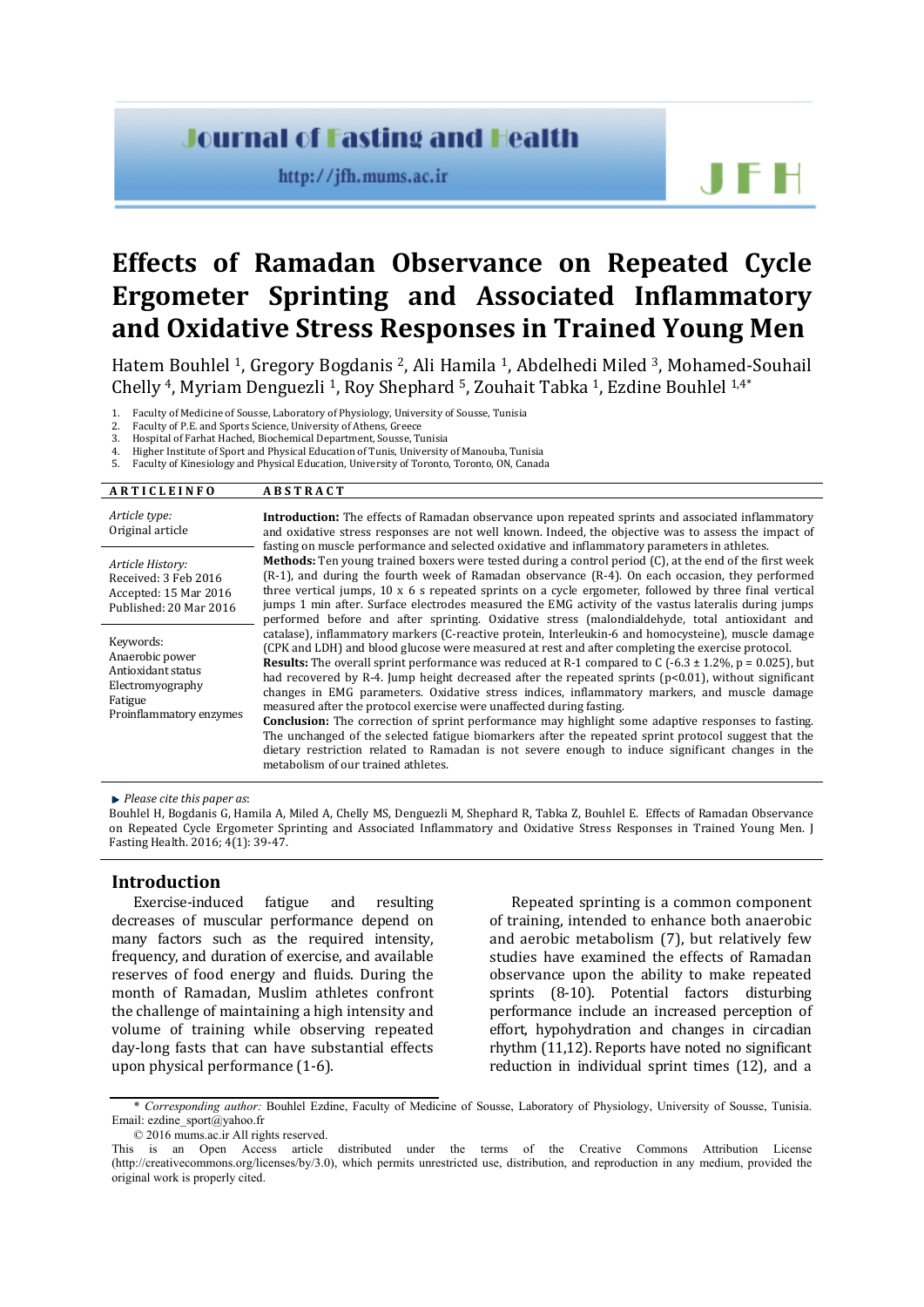small (4-5%) decrease in the cumulative sprint performance, but few studies have investigated the possible neuromuscular and metabolic changes associated with repeated sprinting during Ramadan observance (10). Another issue needing further study is the impact of Ramadan observance upon cytokines, oxidative stress, antioxidant status and the secretion of proinflammatory cytokines.

Oxidative stress biomarkers have been examined in resting subjects (13), but no one has yet assessed the effects of Ramadan observance upon oxidative stress following repeated sprinting exercise. Resting levels of interleukin-6 (IL-6) are reduced (14) or maintained (15) during Ramadan. In contrast, Chennaoui et al. (16) noted that in middledistance runners, there were marked increases in plasma concentrations of IL-6 by the end of Ramadan.

Therefore, the purpose of the present study was to investigate the effects of Ramadan observance upon explosive muscle force, repeated sprinting ability, and resulting fatigue, measuring selected parameters of EMG activity, oxidative stress and inflammatory markers both at rest and following a fatiguing exercise protocol based on repeated cycle ergometer sprints.

### **Material and methods**

#### *Participants and experimental design*

The experimental protocol was approved by the Research Ethics Committee of the University of Sousse. After receiving a complete description of the protocol, risks and benefits of the study, 10 young moderately trained male boxers (mean  $\pm$  SD, aged 18.8  $\pm$  1 yr, height 1.72  $\pm$  0.09 m) gave their written consent to participation in this study. Physical characteristics are summarized in Table 1. All subjects observed the traditional pattern of Ramadan fasting for the year 2011; this required abstaining from all food and liquids for about 15 hours daily for 29 days, from August 1st to 29th 2011. Nevertheless, they maintained 90-minute training sessions five times per week, from 15.00 to 17.30 h, with no reduction in either the volume or the intensity of their normal training.

Tests were performed on 3 occasions: before Ramadan (the control period, C), at the end of the first week of Ramadan (R-1), and during the fourth week of Ramadan (R-4). Subjects

abstained from intensive exercise during the 24 hours preceding each of the 3 test sessions. Evaluations were made at a consistent time during the afternoon, when training would normally have been undertaken (15.00–17.30 h). The laboratory temperature was held between 22-24ºC, at a relative humidity of 75%. Before Ramadan, the last pre-test meal was taken at 12.00 -13.00 h. During Ramadan, subjects took their last meal at 2.00 a.m., so that they had been without food and water for at least 12 hours before testing.

#### *Anthropometric parameters and dietary intake*

Anthropometric parameters (height, body mass and skinfold thicknesses) were determined at the first laboratory visit. Subjects were weighted to the nearest 0.1 kg, using a force platform (Kistler 9281, Winterthur, Switzerland). Triplicate skinfold measurements (biceps, triceps, subscapular and suprailiac) were made on the right side of the body, using Holtain skinfold calipers (Holtain Ltd, Crosswell, UK). Body density and body fat content were calculated as described by Durnin and Womersley (17).

Subjects recorded their intake of food and fluids for one week before and during the final week of Ramadan. Nutrient intakes were estimated from these dietary records, using the Bilnut programme (Nutrisoft, Cerelles, France).

#### *Exercise testing*

After a preliminary medical and anthropometric examination, subjects performed a standardized warm-up that included 10 min of cycle ergometer exercise at a loading of 50 Watts, followed by 3 min dynamic stretching of the quadriceps, hamstrings and gastrocnemius muscles. Subjects then followed an exercise test sequence comprising (i) 3 vertical jumps (ii) ten 6 sec sprints on a cycle ergometer, and (iii) 3 final vertical jumps.

After 2 practice attempts, the jumps were made using the counter-movement technique. Subjects kept their hands on their hips to eliminate the influence of the arms; the knees were quickly flexed to 90º, and the subject then immediately jumped as high as possible. Two attempts were allowed, separated by a 30 s interval, and the best performance was recorded. A force platform (Kistler 9281, Winterthur, Switzerland) allowed calculation of the jump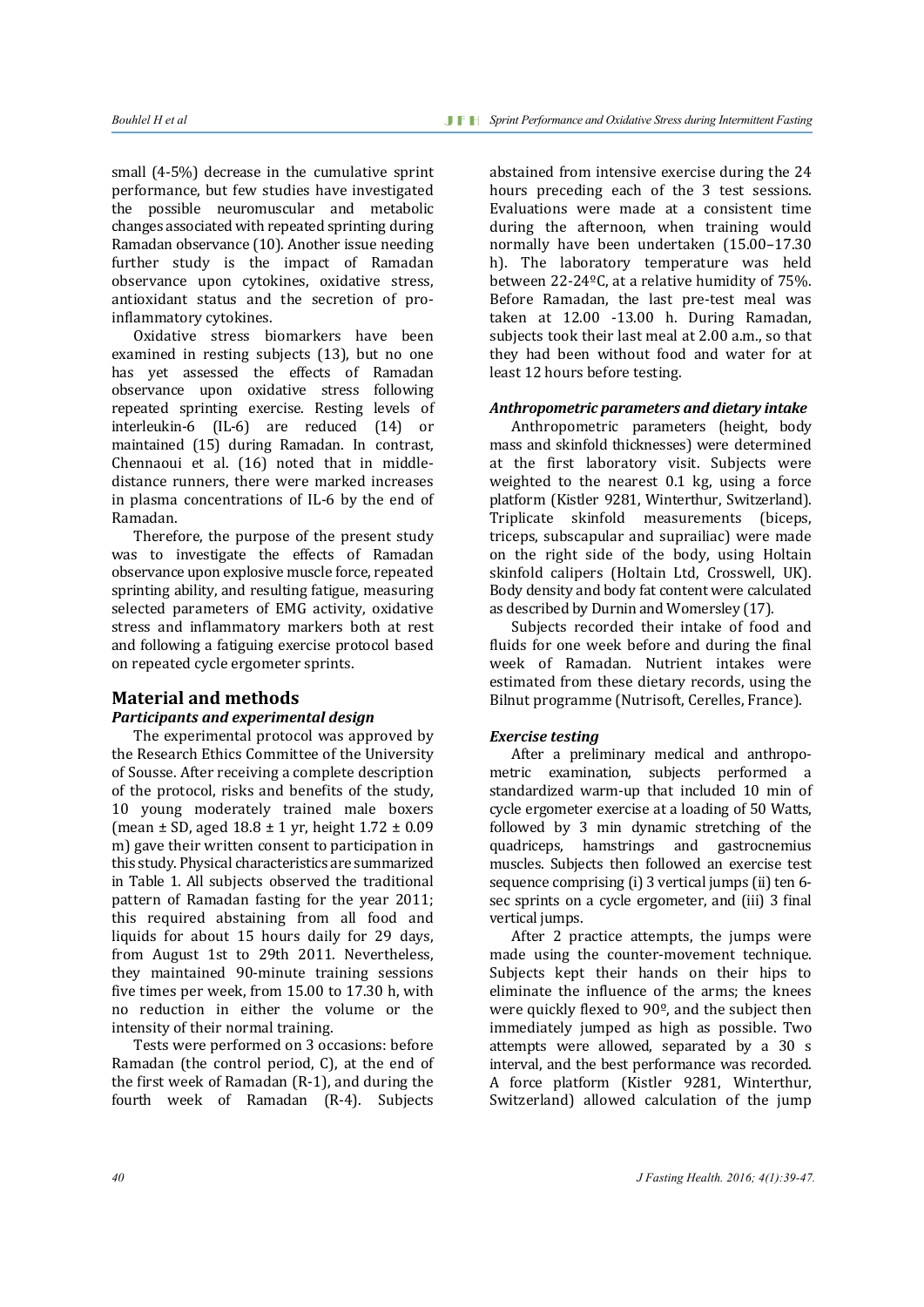performance and other biomechanical parameters at a frequency of 500 Hz, using the "Kistler Quatro Jump" software. Observations were repeated 1-min after completing the repeated sprint protocol.

Cycle exercise was performed on a Monark ergometer (model 894 E, Vansbro, Sweden). Toe clips were provided to prevent the feet from slipping, the seat height was individually adjusted and the loading was set according to the individual's current body mass (18). One minute after completing the initial vertical jumps, each participant began pedalling at 60 rpm against zero external loading and when signalled he pedalled as fast as possible for 6 s against the predetermined resistance, with verbal encouragement throughout. Ten 6 sec cycle ergometer sprints were completed, with passive recovery intervals of 24 sec between sprints (19). The peak power output was calculated for each sprint, and the fatigue index was calculated by two methods:<br>a) By relating the higher

By relating the highest peak power output (usually sprint 1 or 2) to the lowest peak power output (usually sprint 10):

$$
Fatigue index (%) = (\frac{highest - lowest mean power output}{highest mean power output}) x 100
$$

b) By calculating the relative decrement of peak power over the ten sprints (%dec) (20):

$$
\%dec\texttt{=}100 - [\texttt{\textbf{(}Total mean power output \textbf{)}} \; x \; 100]
$$

Where Total mean power output = sum of the power outputs from all sprints, and Ideal mean power Output = highest mean power output x the number of sprints performed.

#### *EMG measurement and analysis*

The EMG was recorded from the right vastus lateralis (VL) during the vertical jump, both before and after repeated sprinting, using surface electrodes (Delsys DE-2.1, Delsys® Inc, Boston, MA), The inter-electrode distance was 10 mm. After careful preparation (shaving, abrasion, and cleansing with alcohol) to ensure a skin-electrode impedance < 2 k-ohms, electrodes were placed over the middle of the VL belly, approximately 2/3 of the distance between the anterior superior iliac spine and the lateral part of the patella. A reference electrode was placed on the right patella. Adhesive tape was placed over the electrodes to prevent movement artefacts. The

electrode positions were carefully noted and used consistently in all recording sessions.

The EMG signal was amplified (gain = 1000; Bagnoli-4 EMG System, DelSys® Inc., Boston, MA) and filtered to a bandwidth between 20 and 450 Hz. The signals were converted from analogue to digital form at a sampling rate of 1000 Hz and were stored for subsequent analysis (EMGworks 3.0 DelSys Analysis software, Boston, MA). The root mean square voltage (RMS), mean power frequency (MPF) and median frequency (MF) of the power spectrum (512 points, Hanning window processing, Fast Fourier Transform) were subsequently calculated for the better of each paired jump.

#### *Biochemical parameters*

All samples were taken at least 12 hours after the most recent meal, and 24 hours after the last training session. Blood was collected from a forearm vein at seated rest, and immediately after completing the exercise protocol. Specimens were placed in an ice bath and were immediately centrifuged for 10 min at 3000 rpm. Aliquots of the resulting plasma were stored at -80°C until analyzed.

Thiobarbituric acid reactive substance (TBARS) determinations were used to assess malondialdehyde (MDA) levels (21). C-reactive protein (CRP) was measured using an automated analyzer (Cobas Integra 400 plus, Rotkreuz, Switzerland). Creatine phosphokinase (CPK) and lactate dehydrogenase (LDH) determinations were also carried out on an automated analyzer (Beckman CX6, Beckmann-Coulter, Brea, USA). Total antioxidant status (TAS) and catalase levels were determined spectrophotometricaly (Genesys, San Diego, USA), as described by Goth (22). Respective intra-and inter-assay coefficients of variation were 7-9 and 8-10% for the selected measurements. Serum glucose concentrations were determined by a quantitative enzymatic method, using the Randox kit (Randox, Antrim, UK).

concentrations of IL-6 were determined by enzyme-linked immunosorbent assay (ELISA), using a commercial kit (Immunotech, Marseille, France) with intra- and inter-assay coefficients of variation of 1.5-6.5 and 8-10% respectively.

#### *Statistical analyses*

All statistical analyses were performed using

*J Fasting Health. 2016; 4(1):39-47. 41*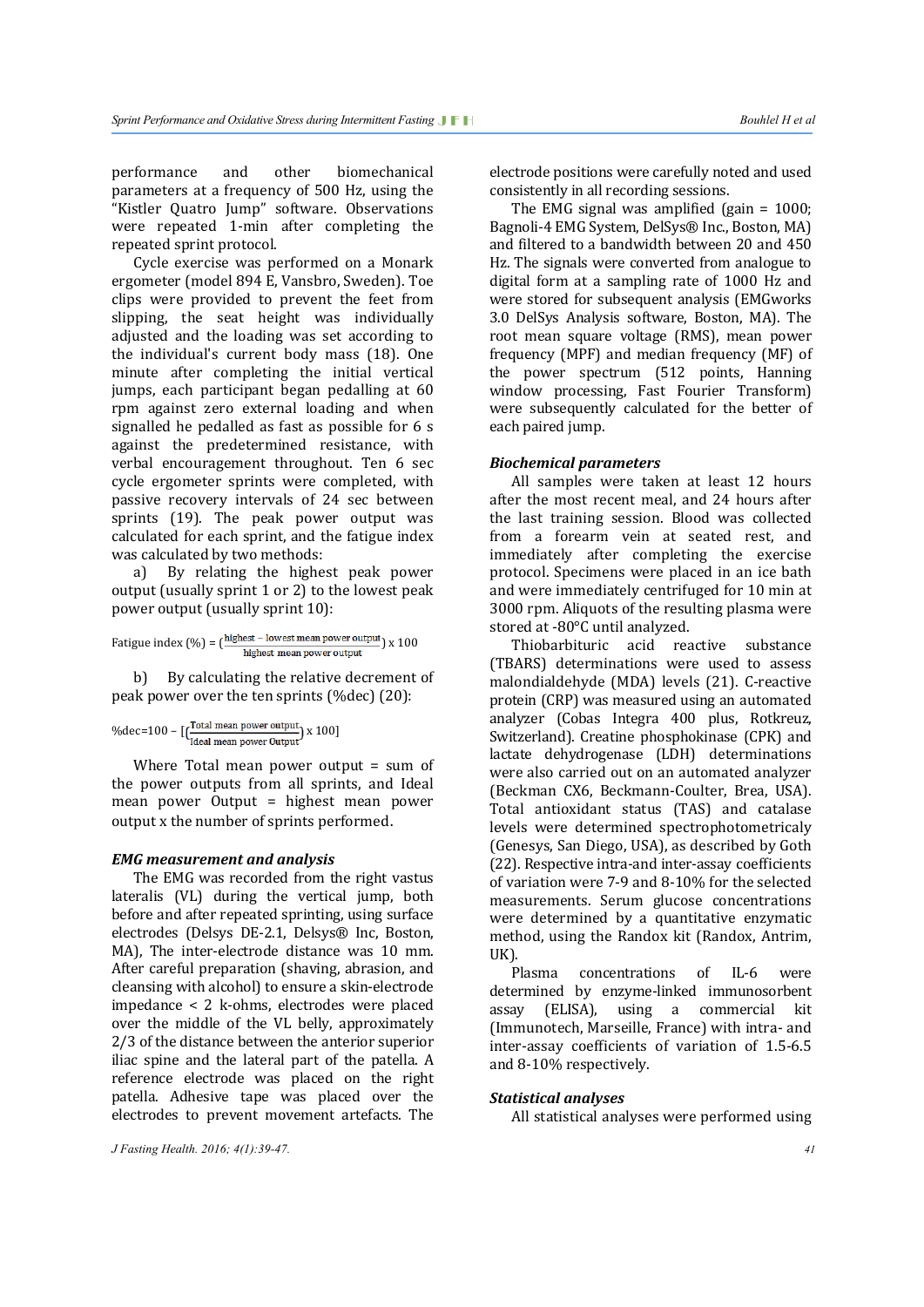the STATISTICA v.8.0 software (StatSoft Inc., Tulsa, OK, USA). Values were expressed as means ± standard deviations (SD). One-way (Ramadan time points) and two-way repeated (Ramadan time point vs. sampling time) analyses of variance examined the effects of Ramadan (C, R-1 and R-4) and of sampling time (rest vs. post-exercise). When a significant main effect or interaction was observed, differences were located using Tukey's post–hoc tests (p<0.05). Effect sizes for main effects and interactions were estimated by calculating partial eta squared (η2) values, and the effect size for pair-wise comparisons was assessed by Cohen's d. Effect sizes were classified as small (0.2), medium (0.5) and large (0.8). Statistical significance was set at  $p < 0.05$  throughout.

#### **Results**

#### *Anthropometric and dietary data*

By the end of Ramadan, body mass showed significant reductions relative to control values (P<0.05, η2=0.28, Table 1). Although the mass of body fat remained unchanged, the fat free mass had decreased by 1.6 kg ( $p<0.05$ ,  $\eta$ 2=0.32, Table 1). The dietary records showed a small decrease in total energy intake (3.8%, p<0.05), but larger reductions in protein, fat and fluid intakes (17- 24%, p<0.05). In contrast, carbohydrate intake

**Table 1.** Anthropometric characteristics of subjects (n= 10) before Ramadan (C), at the end of the first week of Ramadan and at the end of Ramadan. Values are expressed as means ± SDs

|                                                          | Control        | Ramadan<br>week 1 | Ramadan<br>week 4 |  |  |
|----------------------------------------------------------|----------------|-------------------|-------------------|--|--|
| Body mass (kg)                                           | $62.9 \pm 7$   | $62.4 \pm 6.9$    | $61.8 \pm 7.2*$   |  |  |
| Body fat (%)                                             | $6.1 \pm 1.9$  | $6.8 \pm 2.3$     | $7.0 \pm 2.2$     |  |  |
| Fat mass (kg)                                            | $3.9 \pm 1.4$  | $4.2 + 1.2$       | $4.4 \pm 1.5$     |  |  |
| Fat-free mass (kg)                                       | $59.0 \pm 6.5$ | $58.2 \pm 7.3$    | $57.4 \pm 6.6^*$  |  |  |
| $BMI$ (kg/m2)                                            | $21.4 + 1.7$   | $21.2 \pm 1.8$    | $21.0 \pm 1.9$    |  |  |
| BMI: body mass index; *: p<0.05: difference from Control |                |                   |                   |  |  |
| data                                                     |                |                   |                   |  |  |

**Table 2.** Total daily dietary intake measured before (Control) and during Ramadan. Data are means ± SDs for 10 subjects

| Variable               | Control        | Ramadan         |
|------------------------|----------------|-----------------|
| Energy, MJ/d           | $13.3 \pm 0.3$ | $12.8 \pm 0.4*$ |
| Protein, g/d           | $115 \pm 39$   | $88 \pm 32*$    |
| Protein, % of energy   | $14.0 \pm 2.0$ | $12.0 \pm 3.4*$ |
| Total fat, g/d         | $147 \pm 41.1$ | $118 \pm 41.2*$ |
| Total fat, % of energy | $41.5 \pm 5.4$ | $35.0 \pm 9*$   |
| Carbohydrates, g/d     | $358 \pm 117$  | $410 + 127*$    |
| Total CHO, % of energy | $44.5 \pm 5.5$ | $53.0 \pm 12*$  |
| Fluid intake, l        | $3.0 \pm 0.7$  | $2.5 \pm 0.8^*$ |

\*p<0.05 and \*\* p<0.01, Ramadan vs. control

was increased by  $\sim$ 15% during Ramadan (p<0.05, Table 2).

#### *Repeated sprints and vertical jump performance*

The 2-way ANOVA for peak power output during the repeated cycle ergometer sprints showed main effects of Ramadan observance  $(p=0.029, n2=0.33)$  and of sprint number (p<0.001, η2=0.93), but no significant interaction  $(p=0.66, \eta2=0.08)$ . The post-hoc test showed that relative to C, the overall average peak power at R-1 was reduced by  $6.3 \pm 1.2\%$  (p = 0.025, see inset of Figure 1). The overall sprint performance had recovered somewhat at R-4, to a value that was  $4.3\pm2.1\%$  less but no longer significantly different from  $C$  (p=0.16, d=0.38) (inset of Figure 1). A separate one-way repeated measures ANOVA based on the peak power



**Figure 1.** Peak power (W) during the repeated cycle ergometer sprint protocol before (C), at the beginning of the first week (R-1), and at the end of Ramadan fasting (R-4). Values are expressed as means ± SDs. \* significant differences between C and R-1 (p<0.05)

*42 J Fasting Health. 2016; 4(1):39-47.*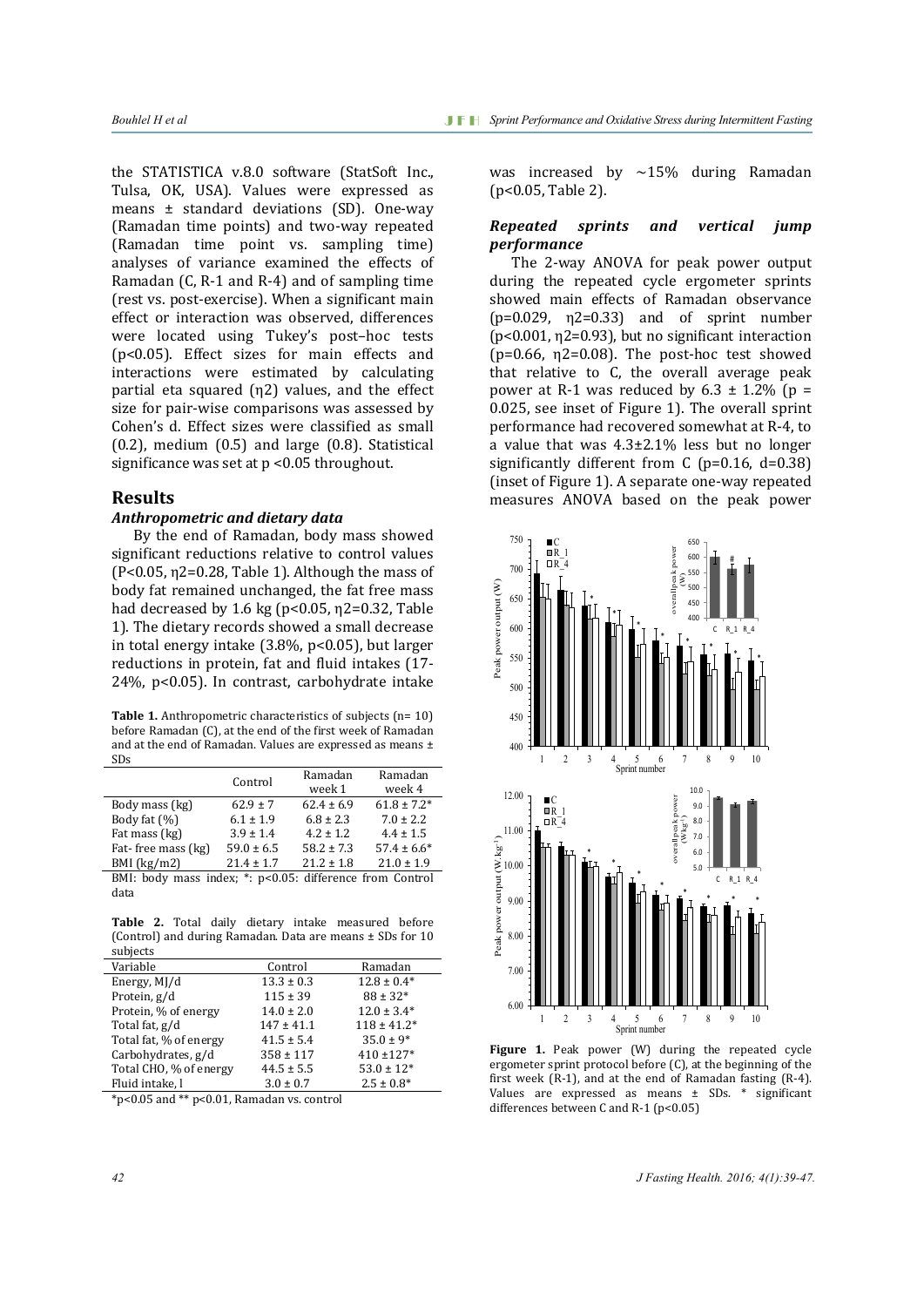output during sprint 1 showed a decrease of  $\sim$  5.7% from control to R-1, but this did not show any recovery at R-4 ( $p$ <0.001,  $n$ 2=0.60). The pattern of peak power decrease during repeated sprinting test did not change over Ramadan, as indicated by similar fatigue indices  $(21.6\pm1.8, 25.8\pm2.9, 21.5\pm2.0\%)$  and % dec  $(13.3\pm1.1, 13.7\pm1.6, 11.6\pm1.1\%)$  for the trials at C, R-1 and R-4.

When peak power output was scaled relative to current body mass, the impact of Ramadan was diminished. There was no longer a main effect of Ramadan observance (p=0.12, η2=0.21) or sprint x Ramadan fasting interaction (p=0.63, η2=0.08), but a sprint number main effect remained (p<0.001, η2=0.94). The decrease in peak power during the first sprint from C to R-1 and R-4, examined by a separate one way ANOVA, remained significant (p=0.01, η2=0.42), but was decreased in magnitude to  $\sim$ 4.3%.

The vertical jump height was decreased following the repeated sprints (main effect on jump height, pre vs. post sprints, p<0.001, η2=0.88, Figure 2). There was also a significant interaction (pre-post sprints vs. Ramadan, p<0.04, η2=0.29), with post-hoc tests showing that jump



**Figure 2.** Vertical jump performances (m) measured before and after the repeated cycle ergometer sprint protocol during the control period (C), at the beginning of the first week (R-1), and at the end of Ramadan fasting (R-4). Values are expressed as means ± SDs. \* significant differences after repeated sprints (p<0.05)

*J Fasting Health. 2016; 4(1):39-47. 43*

height and the peak power developed during the jump after repeated sprinting were significantly higher at R-4 than during C (Figure 2).

#### *EMG parameters*

Ramadan fasting had no effect on any of the EMG parameters during jumping (Table 3), with no significant main effects of time or interactions (p>0.50). The RMS remained unchanged ( $p>0.50$ ), but the MF ( $p=0.001$ ,  $η2=0.71$ ) and the MPF (p=0.04, η2=0.38) were reduced after repeated sprinting (main effect, pre vs. post sprints, Table 3).

#### *Oxidative stress, antioxidant status and muscle damage indices*

The 2-way ANOVA showed no significant effects of Ramadan upon indices of oxidative stress. MDA was increased after repeated sprinting (main effects, p<0.001, η2=0.72 and 0.79), but this change was unaffected by Ramadan (Table 4). LDH and CPK were also mildly increased after repeated sprinting (main effects, p<0.001, η2=0.56 and 0.85), but this response was unaffected by Ramadan (Table 4). TAS showed a moderate increase after repeated sprinting (main effect, p<0.001, η2=0.71), but catalase activity remained stable throughout (p>0.72, Table 4).

#### *Blood glucose and inflammatory markers*

The analysis of variance showed a significant main effect of exercise testing upon the blood glucose concentrations (p<0.001, η2=0.67), but no main effect of Ramadan and no interaction (p>0.10, Table 4). Similarly, IL-6 and CRP

**Table 3.** Changes in EMG parameters of the vastus lateralis (RMS, MF, MPF) measured before and after repeated sprinting exercise during the control period (C), in the first week beginning and the fourth week of Ramadan fasting. Values are expressed as means ± SDs for 10 subjects

| Variable      | Control          | Ramadan<br>week 1 | Ramadan<br>week 4            |
|---------------|------------------|-------------------|------------------------------|
| RMS $(\mu V)$ |                  |                   |                              |
| <b>Before</b> | $0.31 \pm 0.12$  | $0.28 \pm 0.11$   | $0.25 \pm 0.12$              |
| After         | $0.28 \pm 0.10$  | $0.28 \pm 0.11$   | $0.29 \pm 0.13$              |
| MF (Hz)       |                  |                   |                              |
| <b>Before</b> | $109.7 \pm 13$ . | $109.3 \pm 17.5$  | $105.2 \pm 11.$              |
| After         | $90.8 + 9.4$     | $97.9 \pm 14.0$   | $93.1 \pm 15.8$ <sup>+</sup> |
| MPF (Hz)      |                  |                   |                              |
| <b>Before</b> | $91.0 \pm 21.4$  | $101.0 \pm 20.$   | $92.5 \pm 13.7$              |
| After         | $80.5 \pm 9.1$   | $88.2 \pm 13.3$   | 85.6±19.3 <sup>+</sup>       |

†: main effect before vs. after sprinting exercise

 $RMS = root$  mean square voltage,  $MF = median$  frequency, MPF = mean power frequency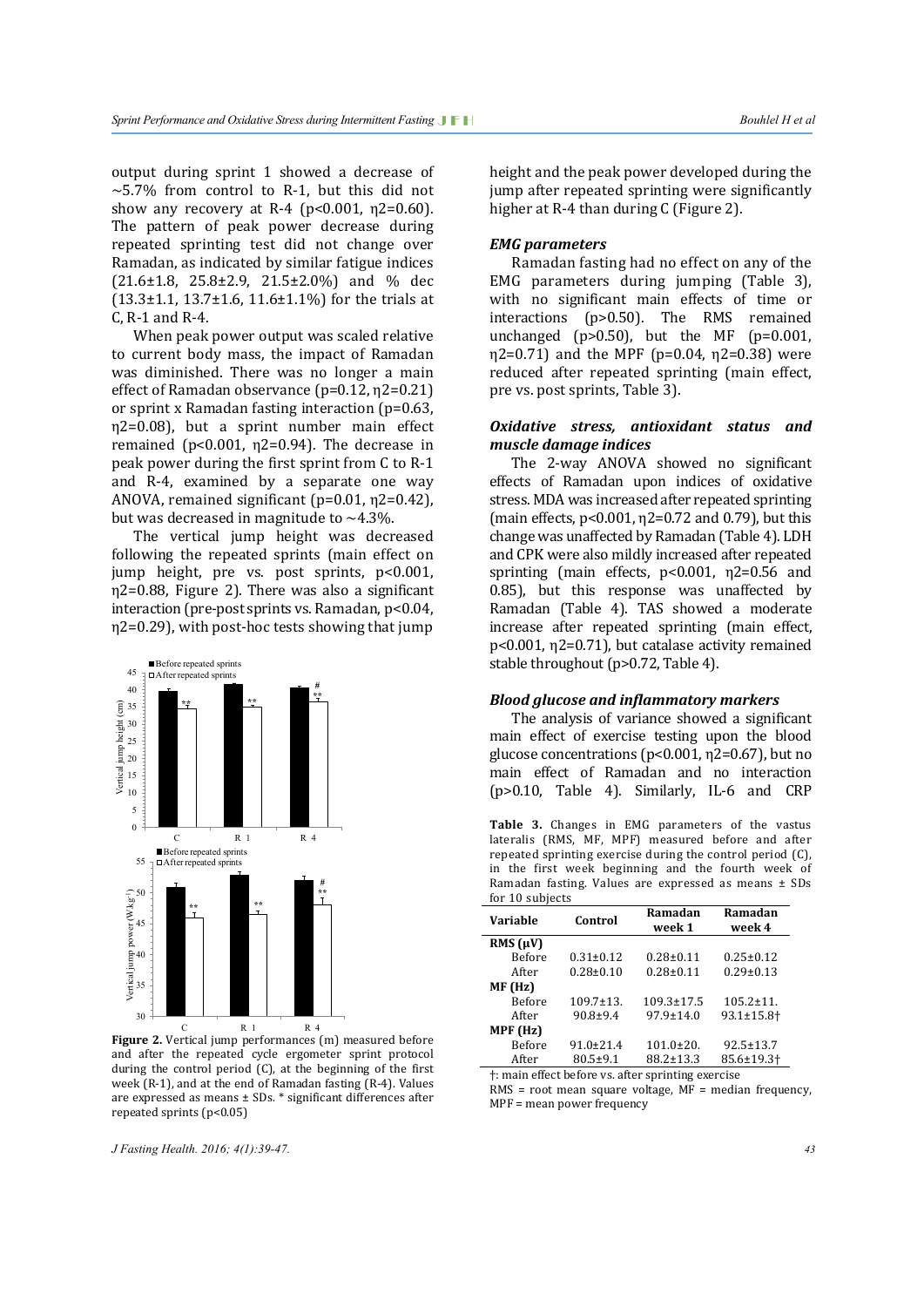**Table 4.** Changes in blood glucose, inflammatory markers [Interleukin-6 (IL-6), Homocysteine (Hcy), c-reactive protein (CRP)], oxidative stress markers [Malondialdehyde (MDA)], anti-oxidant status parameters [Total anti-oxidant status (TAS) and catalase], and muscle damage indices (LDH and CPK) measured before and after repeated sprining exercise in trained men. Data for the control period, the first week, and the fourth week of Ramadan observance. Values are expressed as means ± SDs for 10 subjects

| Variable                                          | Control         | Ramadan         | Ramadan               |  |  |
|---------------------------------------------------|-----------------|-----------------|-----------------------|--|--|
|                                                   |                 | week 1          | week 4                |  |  |
| Glucose (mmol.l-1)                                |                 |                 |                       |  |  |
| <b>Before</b>                                     | $4.9 \pm 0.7$   | $5.2 \pm 0.5$   | $4.8 \pm 0.8$         |  |  |
| After                                             | $5.5 \pm 0.5$   | $6.1 \pm 0.5$   | $5.8 \pm 0.4$ †       |  |  |
| Hcy (µmol.l-1)                                    |                 |                 |                       |  |  |
| <b>Before</b>                                     | $14.6 \pm 4.1$  | $14.1 + 4.3$    | $13.9 \pm 2.1$        |  |  |
| After                                             | $14.5 \pm 2.9$  | $13.9 \pm 2.4$  | $13.7 \pm 3.9$        |  |  |
| IL-6 $(pg.ml-1)$                                  |                 |                 |                       |  |  |
| <b>Before</b>                                     | $2.7 \pm 1.7$   | $3.2 \pm 2.6$   | $3.5 \pm 3.4$         |  |  |
| After                                             | $7.8 \pm 6.6$   | $6.4 \pm 6.0$   | $6.7 \pm 4.3 \pm 1.3$ |  |  |
| $CRP$ (mg.l-1)                                    |                 |                 |                       |  |  |
| <b>Before</b>                                     | $1.7 \pm 1.2$   | $2.0 \pm 1.9$   | $1.2 \pm 1.3$         |  |  |
| After                                             | $2.3 \pm 1.4$   | $2.5 \pm 2.4$   | $2.0 \pm 1.6 \pm 1.6$ |  |  |
| $MDA$ ( $µmol.l-1$ )                              |                 |                 |                       |  |  |
| <b>Before</b>                                     | $2.0 \pm 0.3$   | $2.2 \pm 0.3$   | $1.9 \pm 0.2$         |  |  |
| After                                             | $2.2 \pm 0.4$   | $2.4 \pm 0.2$   | $2.2 \pm 0.4 +$       |  |  |
| Catalase (ku.l-1)                                 |                 |                 |                       |  |  |
| <b>Before</b>                                     | $40.1 \pm 20.5$ | $45.4 \pm 20.5$ | $45.3 \pm 19.9$       |  |  |
| After                                             | $42.5 \pm 19.0$ | $42.1 \pm 19.2$ | $45.2 \pm 16.6$       |  |  |
| TAS (mmol.l-1)                                    |                 |                 |                       |  |  |
| <b>Before</b>                                     | $1.68 \pm 0.29$ | $1.59 \pm 0.36$ | $1.50 \pm 0.36$       |  |  |
| After                                             | $1.76 \pm 0.29$ | $1.62 \pm 0.34$ | $1.59 \pm 0.32$ †     |  |  |
| LDH (IU.I-1)                                      |                 |                 |                       |  |  |
| <b>Before</b>                                     | $313 \pm 45$    | $297 \pm 89$    | $267 \pm 65$          |  |  |
| After                                             | $347 \pm 38$    | $360 \pm 70$    | $307 \pm 54$ +        |  |  |
| CPK (U.I-1)                                       |                 |                 |                       |  |  |
| <b>Before</b>                                     | $126 \pm 37$    | $117 \pm 43$    | $98 \pm 34$           |  |  |
| After                                             | $139 \pm 32$    | $134 \pm 48$    | $128 \pm 40$ †        |  |  |
| † main effect before vs. after sprinting exercise |                 |                 |                       |  |  |
|                                                   |                 |                 |                       |  |  |

concentrations were increased after sprinting (respective main effects, p<0.001, η2=0.72 and 0.79), but there were no main or interactive effects of Ramadan (p>0.63, Table 4). Homocysteine concentrations remained unchanged at all sampling points (Table 4).

#### **Discussion**

The main findings of the present study were: (1) a significant decrease in repeated sprinting performance at the end of the first week of Ramadan, but at least a partial recovery by the end of Ramadan. (2) an increase of explosive muscle performance, as assessed by the jump height and peak power after sprinting at R-4 as compared to C (possibly suggesting a continuing training response during Ramadan): unchanged EMG parameters in the face of the fatigue caused by sprinting and Ramadan observance; (4) an absence of effect of Ramadan upon indices of oxidative stress and antioxidant status (MDA, TAS and catalase), muscle damage indices (CPK and LDH), inflammatory markers (CRP, IL-6 and Hcy), and blood glucose concentrations either before or after the repeated sprint exercise.

The present study is one of very few to have examined the effects of Ramadan intermittent fasting upon repeated sprint performance. Studies of single sprints have reported either a small decrease in performance (8, 23), or no effect (9, 24). Meckel et al (9) observed a statistically significant impairment in the performance of both 6 x 40 m sprints and a vertical jump during Ramadan, although the magnitude of change was small (0.8-1%). Kirkendall et al. (25) evaluated 7 x 30 m sprints in football players, before and 2 and 4 weeks into Ramadan; they saw a 4.5% impairment in 10 m and a 3.5% impairment in 30 m sprint times, 2 weeks into Ramadan, although only when the tests were performed in the morning; moreover, sprint times had returned to baseline by the end of Ramadan. In their study, the fatigue index was not affected by either Ramadan or time of day. These results echo the present findings, where sprint performance decreased in the first week, but was partially restored by the end of Ramadan. However, in the present study the peak power was decreased by  $\sim$  5.7% at week 1, and remained depressed at the end of Ramadan.

Despite the decrement in repeated sprinting ability, the explosive performance, as assessed by jump height and peak power output, was not adversely affected by Ramadan (Fig. 2); indeed, at the end of Ramadan the jump height and peak power were actually increased when in a fatigued condition (i.e. after the ten sprints). This supports the notion that if the training load is not decreased during Ramadan, anaerobic performance can even increase during Ramadan observance (12). The apparent discrepancy between a decrease in power output during the first in a series of repeated sprints and an unaltered jump performance has been reported in other studies of Ramadan (8, 24). It probably reflects the differing determinants of explosive power (efforts  $\sim$  0.5 s in duration) and short sprints (6 s in duration) (Bogdanis 2012), with a potential for differing effects of disturbed sleep, increased perceived fatigue mood changes and altered circadian rhythms during Ramadan (12, 23).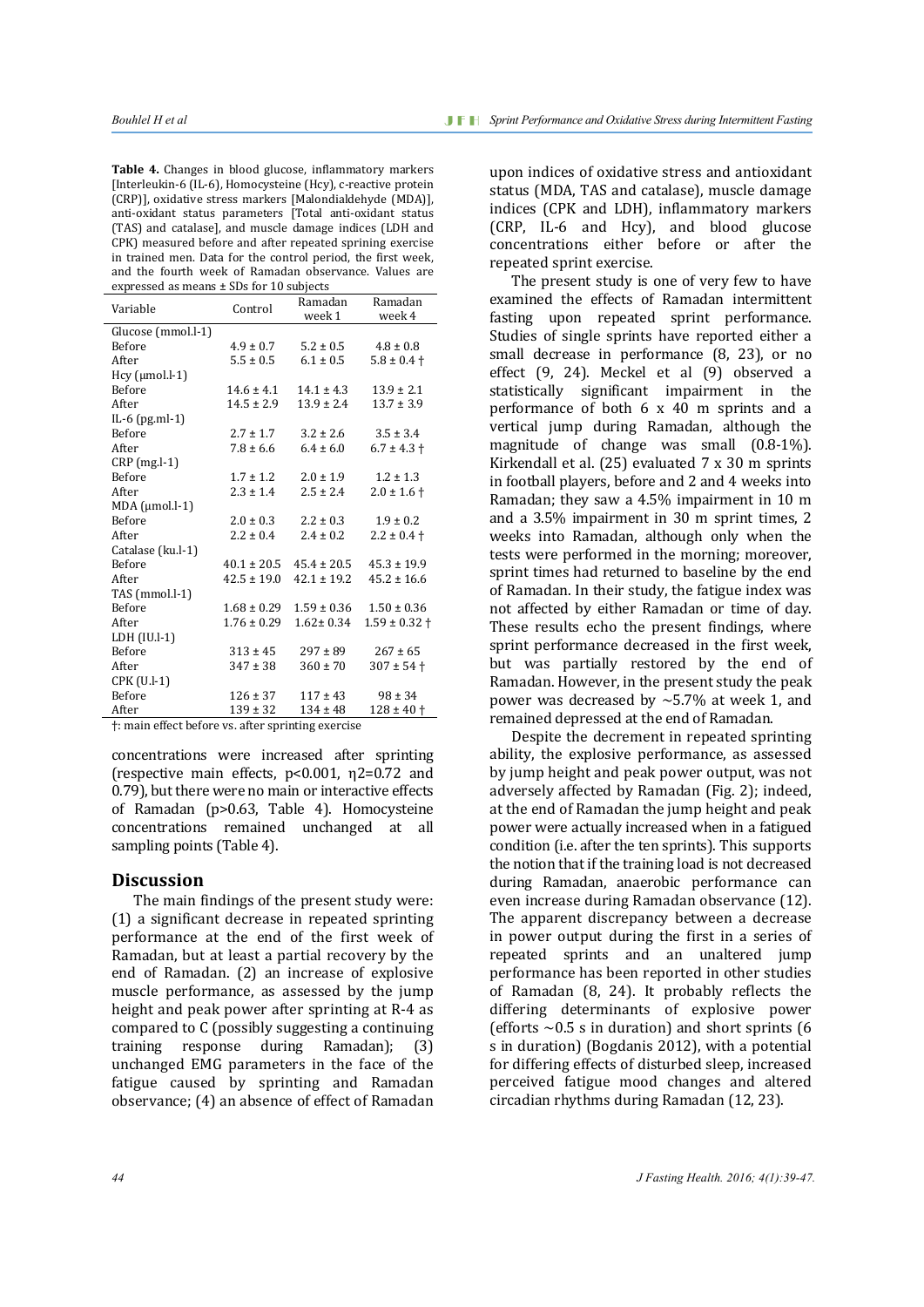Factors potentially altering performance during Ramadan include changes in energy availability, hydration status, and electrolyte balance. However, the energy required for sprinting exercise is unlikely to change during Ramadan (26). Also, maximal force, associated electrical activity and neuromuscular efficiency (torque/EMG ratio) are well maintained during Ramadan (10). We found no Ramadan-related changes in the RMS, MDF, and MF for the vastus lateralis either before or after the repeated sprinting, so that an electromyographic change could not explain the reduction of sprint performance. More likely, the decrease in performance has a central origin, reflecting the cumulative influences of hunger, thirst and sleep disturbance upon the individual's motivation to a 6-sec sprint. Several studies have shown that although anaerobic performance is normally better in the afternoon than in the morning, this diurnal variation disappears during Ramadan (8, 23, 27). In the present study, our measurements were made in the afternoon, between 15:00 and 17.30 h, with the last meal and fluids having been consumed 12 or more hours earlier. The overall energy intake remained unchanged, carbohydrate consumption was even increased, and blood glucose was well maintained, but the absence of fluid intake meant that athletes had to train and undertake the sprint tests when they were in a dehydrated state. Taking into account that July and August are the hottest months of the year in Tunisia, and that tests were performed at the hottest time of the day, dehydration may have contributed to general stress, fatigue and reduced motivation. Others have noted that fatigue is increased during Ramadan (24, 28), limiting the ability and/or the desire to sustain effort at the highest level (23). Partial sleep deprivation may also have disturbed circadian rhythms, exacerbating the decrement of anaerobic performance during the afternoon hours (23).

The recovery of sprint performance by the end of Ramadan has been noted previously (1, 12). Reasons include a progressive habituation of subjects to the demands of Ramadan observance, and possible benefits from the continued training program (12). However, Ramadan altered the timing of food and fluid intake relative to with training sessions, thus limiting any effect of continued training (2).

The few investigations of changes in oxidative stress and markers of inflammation and muscle damage during Ramadan have been limited mainly to resting subjects. Faris et al. (2012) reported a decrease in the resting proinflammatory cytokines, such as IL6 and tumor necrosis factor, at the end of Ramadan (29). In contrast, Chennaoui et al. (16) noted a substantial increase of IL-6 levels in middle distance runners at the end of Ramadan; however, in this study, the total energy intake was substantially reduced and sleep was also disturbed. In agreement with Askungar et al. (14) and Unalacak et al. (15), we found that Ramadan observance did not modify resting plasma levels of IL-6, MDA and pro-inflammatory parameters (Hcy and CRP). Chaouachi et al. (30) reported a slight increase of inflammatory responses at the end of Ramadan in elite judo athletes who had maintained high training loads throughout, but in contrast Hammouda et al., (31) reported a decrease of inflammatory markers. Such of inflammatory markers. discrepancies may reflect differences in the regimens instituted by the coach, the local environment, the intensity of training, the duration of fasting (this differs from one season to another), the fitness level of the participants, and sportspecific training adaptations.

Recent studies have reported increased inflammatory markers such as IL-6 and oxidative stress responses following repeated sprint exercise (26, 32). However, only a few studies have examined the effects of Ramadan on the oxidative stress. Ibrahim et al (13) found a decrease of MDA in red cells, but no information was given on levels of either serum MDA or plasma protein-bound carbonyls. Furthermore, levels of glutathione or glutathione peroxidase and catalase activities in the red cells remained unchanged. Chaouachi et al. (30) reported a decrease in the vitamin E content of the blood, reflecting a reduced antioxidant capacity. In the present study, we noted an increase of oxidative stress as measured by MDA and total antioxidant status after sprint exercise, but these changes were unaffected by Ramadan. Further, catalase activity was unaffected by either sprint exercise or Ramadan (Table 4). These results suggest that Ramadan did not increase oxidative stress or the inflammatory response to repeated cycle ergometer sprinting.

There are obvious limitations related to the present study. Our observations were limited to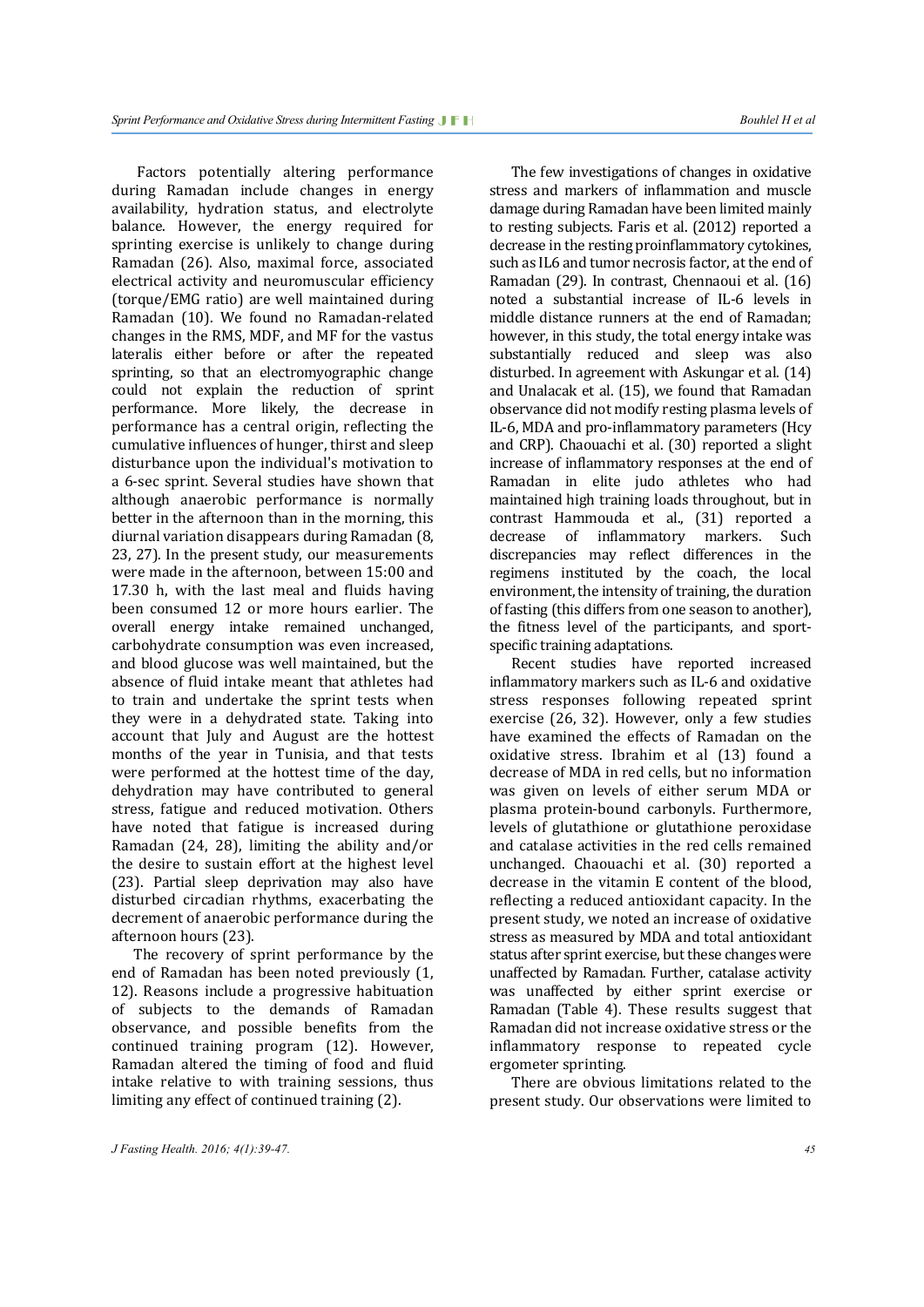afternoons, 12 hours or more after the most recent intake of fluid. Even at this time of day, the impact of Ramadan upon the anaerobic performance of well-motivated athletes was quite small. Further, our experimental design was limited by practical considerations, with only a single set of control observations obtained on the same group of moderately trained subjects. Differing results might be obtained in other populations, with different fitness level, in a different climate, and with other adjustments made to meet the challenges of Ramadan observance.

#### **Conclusion**

The present study showed a small but statistically significant decrease in the afternoon performance of repeated cycle ergometer sprints during the first week of Ramadan. This loss in overall performance was reversed by the end of<br>Ramadan. Moreover, explosive muscle Ramadan. Moreover, explosive muscle performance remained unaffected when measured at rest (before the repeated sprint protocol). Finally, Ramadan observance appeared to have no effect on indices of oxidative stress, indices of muscle damage, inflammatory markers, or blood glucose either before or after bouts of repeated sprint exercise. The early decrements of afternoon anaerobic performance seen during Ramadan may reflect changes in motivation, associated with disturbances of sleep and circadian rhythms.

#### **Acknowledgements**

We would like to thank the coach and our subjects for their participation in this study. We would also like to thank Dr Ines Ghanouchi for medical surveillance of the experiments, and Miss Henda Chahed, Narges Gammoudi, and Salima Ferchichi for their help in the biochemical analysis.

#### **References**

- 1. [Bouhlel](http://www.ncbi.nlm.nih.gov/pubmed?term=Bouhlel%20H%5BAuthor%5D&cauthor=true&cauthor_uid=23160275) H, [Shephard RJ,](http://www.ncbi.nlm.nih.gov/pubmed?term=Shephard%20RJ%5BAuthor%5D&cauthor=true&cauthor_uid=23160275) [Gmada](http://www.ncbi.nlm.nih.gov/pubmed?term=Gmada%20N%5BAuthor%5D&cauthor=true&cauthor_uid=23160275) N, [Aouichaoui](http://www.ncbi.nlm.nih.gov/pubmed?term=Aouichaoui%20C%5BAuthor%5D&cauthor=true&cauthor_uid=23160275)  C, [Peres](http://www.ncbi.nlm.nih.gov/pubmed?term=Peres%20G%5BAuthor%5D&cauthor=true&cauthor_uid=23160275) G, [Tabka Z](http://www.ncbi.nlm.nih.gov/pubmed?term=Tabka%20Z%5BAuthor%5D&cauthor=true&cauthor_uid=23160275), et al. Effect of Ramadan observance on maximal muscular performance of trained men. [Clin J Sport Med.](http://www.ncbi.nlm.nih.gov/pubmed/23160275%23%23) 2013; 23(3): 222-7.
- **2.** Shephard RJ. The impact of Ramadan observance upon athletic performance. Nutrients. 2012; 4(6):491-505.
- 3. el Ati J, Beji C, Danguir J. Increased fat oxidation during Ramadan fasting in healthy women: an

adaptative mechanism for body-weight maintenance. Am J Clin Nutr. 1995; 62(2):302-7.

- 4. Bouhlel E, Salhi Z, Bouhlel H, Mdella S, Amamou A, Zaouali M, et al. Effect of Ramadan fasting on fuel oxidation during<br>exercise in trained male rugby players. male rugby players. Diabetes Metab. 2006; 32(6):617-24.
- 5. Bouhlel E, Zaouali M, Miled A, Tabka Z, Bigard X, Shephard R. Ramadan fasting and the GH/IGF-1 axis of trained men during submaximal exercise. Ann Nutr Metab. 2008; 52(4):261-6.
- 6. Bouhlel E, Denguezli M, Zaouali M, Tabka Z, Shephard RJ. Ramadan fasting's effect on plasma, leptin, adiponectin concentrations, and body composition in trained young men. Int J Sport Nutr Exerc Metab. 2008; 18(6): 617-27.
- 7. Bishop D, Girard O, Mendez-Villanueva A. Repeated-sprint ability-Part II: Recommendations for training. Sports Med. 2011; 41(9):741-56.
- 8. Aloui A, Chaouachi A, Chtourou H, Wong del P, Haddad M, Chamari K, et al. Effects of Ramadan on the diurnal variations of repeated-sprint performances. Int J Sports Physiol Perform. 2013; 8(3):254-62.
- 9. Meckel Y, Ismael A, Eliakim A. The effect of Ramadan fast on physical performance and dietary habits in adolescent soccer players. Eur J Appl Physiol. 2008; 102(6):651-7.
- 10. Racinais S, Périard JD, Li CK, Grantham J. Activity patterns, body composition and muscle function during Ramadan in a Middle-East Muslim country. Int I Sports Med. 2012: 33(8):641-6.
- 11. Hammouda O, Chahed H, Chtourou H, Ferchichi S, Miled A, Souissi N. Morning-toevening difference of biomarkers of muscle injury and antioxidant status in young trained soccer players. Bio Rhythm Res. 2012; 43(4):431-8.
- 12. Chaouachi A, [Leiper JB,](http://www.ncbi.nlm.nih.gov/pubmed?term=Leiper%20JB%5BAuthor%5D&cauthor=true&cauthor_uid=22738880) [Chtourou H,](http://www.ncbi.nlm.nih.gov/pubmed?term=Chtourou%20H%5BAuthor%5D&cauthor=true&cauthor_uid=22738880) [Aziz AR,](http://www.ncbi.nlm.nih.gov/pubmed?term=Aziz%20AR%5BAuthor%5D&cauthor=true&cauthor_uid=22738880)  of Ramadan intermittent fasting on athletic performance: recommendations for the maintenance of physical fitness. [J Sports Sci. 2012;](http://www.ncbi.nlm.nih.gov/pubmed/22738880) 30(Suppl 1):S53-73.
- 13. Ibrahim WH, Habib HM, Jarrar AH, Al Baz SA. Effect of Ramadan fasting on markers of oxidative stress and serum biochemical markers of cellular damage in healthy subjects. Ann Nutr Metab. 2008; 53(3-4): 175-81.
- 14. Askungar FB, Topkaya AE, Akyildiz M. Interleukin-6, C-reactive protein and biochemical parameters during prolonged intermittent fasting. Ann Nutr Metab. 2007; 51(1): 88-95.